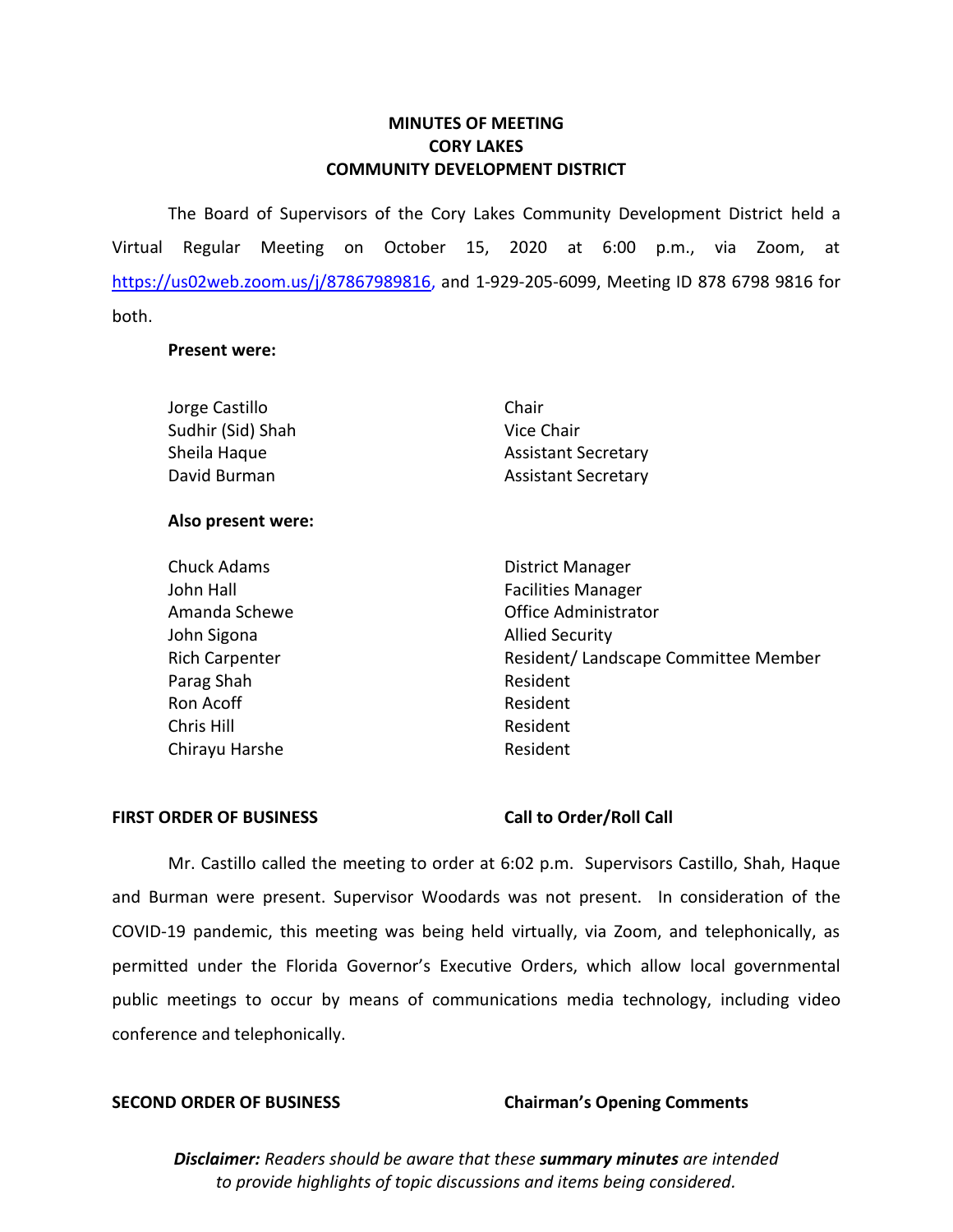Mr. Castillo, publicly and for the record, voiced his condemnation of a racist email that was recently circulated to the entire community by an anonymous individual.

### **THIRD ORDER OF BUSINESS Other Supervisors' Opening Comments**

Mr. Shah welcomed new CLI residents to the meeting.

 Mr. Burman stated that voting for the November 3, 2020 General Election would take place at the Beach Club. The Supervisor of Elections (SOE) would remove their equipment on November 4<sup>th</sup>. Ms. Schewe would post Election Day information on the bulletin board.

### **FOURTH ORDER OF BUSINESS Public Comments** *(agenda items)* **[3 minutes per speaker]**

 Resident Rich Carpenter voiced his opposition to the \$12,663 TrafficLogix proposal and the Allied Universal (Allied) fee increases for the guards. He stated that the security proposals were higher than the \$340,000 budgeted for security. He felt that the Board and CLI community should be more fiscally prudent and proposed utilizing the virtual guard system instead of guard at the Morris Bridge gate. He felt that having a live guard is a major attraction for potential home buyers. He voiced his understanding of Mr. Carpenter's concerns and doubted that the proposals mentioned would be approved by the Board. Mr. Shah stated he was undecided regarding Allied's fee increases and felt that additional proposals should be increasing Allied's contract. Mr. Castillo noted several resident complaints about the virtual obtained.

### **FIFTH ORDER OF BUSINESS**

# **FIFTH ORDER OF BUSINESS Update: Security Guard Operations – Allied Universal Representative (Fee Increase Request)**

 Mr. Adams presented the Allied Universal fee increase proposal packet, including a graphic from [Indeed.com](https://Indeed.com) listing the average base salary of \$11.84 per hour for security officers in the Tampa area. The current annual rate for 364 hours per week for security services totaled [\\$293,338.50.](https://293,338.50) The three options were as follows:

1. Proposed Increase #1: Total of 364 hours per week of security services. [\\$339,011.40](https://339,011.40)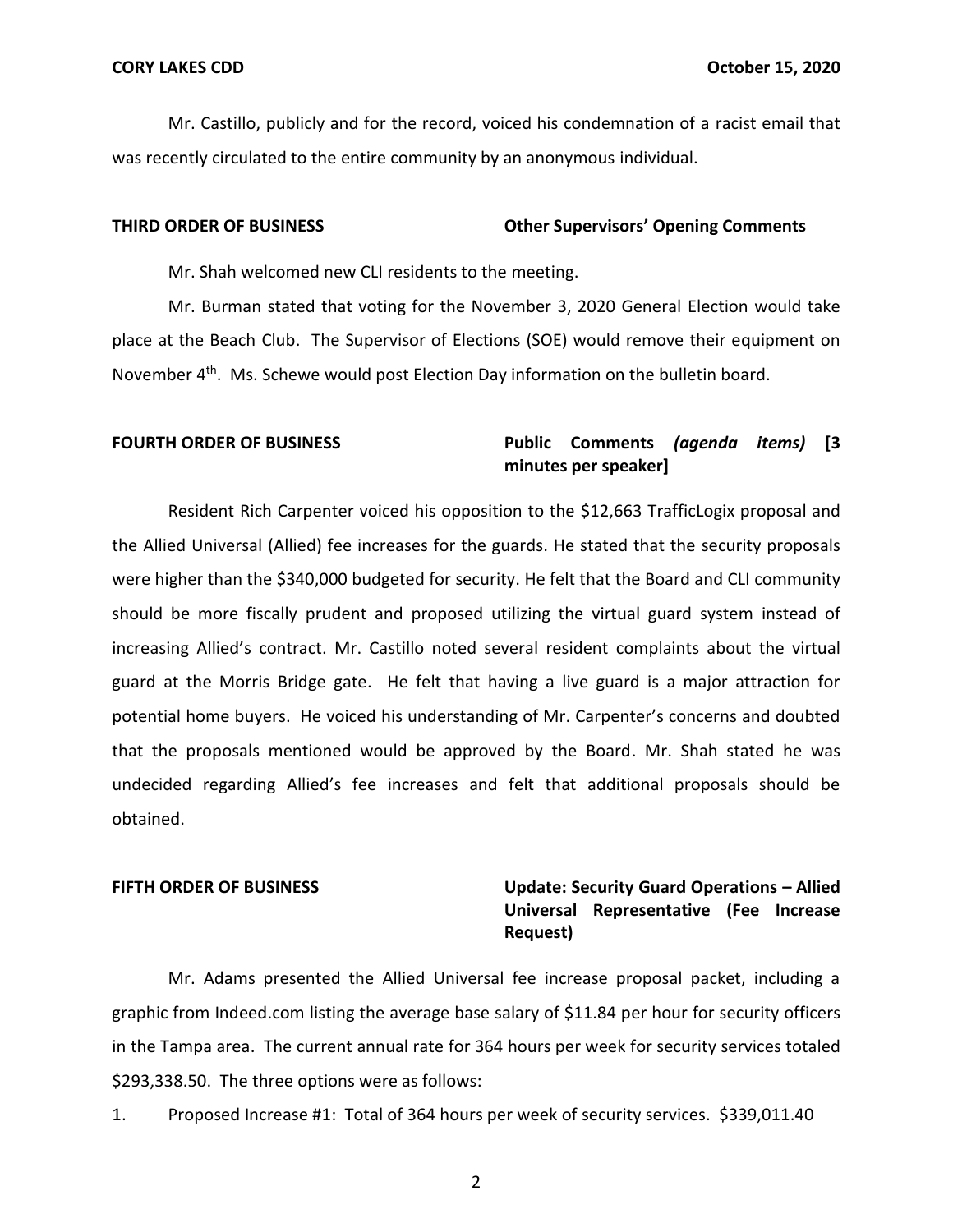|                                                                       | Ms. Davis                                                       | 40 hours  | \$15.00 per hour |
|-----------------------------------------------------------------------|-----------------------------------------------------------------|-----------|------------------|
|                                                                       | 2 <sup>nd</sup> and 3 <sup>rd</sup> shift leads                 | 80 hours  | \$12.50 per hour |
|                                                                       | Security officer                                                | 244 hours | \$11.75 per hour |
| 2.                                                                    | Proposed Increase #2: Total of 364 hours per week. \$331,558.50 |           |                  |
|                                                                       | Ms. Davis                                                       | 40 hours  | \$15.00 per hour |
|                                                                       | $2nd$ and $3rd$ shift leads                                     | 80 hours  | \$12.00 per hour |
|                                                                       | Security officer                                                | 244 hours | \$11.50 per hour |
| Proposed Increase #3: Total of 404 hours per week. \$367,993.50<br>3. |                                                                 |           |                  |
|                                                                       | Ms. Davis                                                       | 40 hours  | \$15.00 per hour |
|                                                                       | $2nd$ and $3rd$ shift leads                                     | 80 hours  | \$12.00 per hour |
|                                                                       | Security officer                                                | 284 hours | \$11.50 per hour |

 at no cost to the CDD, and Proposal #3 would enable her to be a true supervisor, addressing the needs of the community while mentoring and training the guards, without having to cover any of the gates. Mr. Sigona stated all three proposals would provide Ms Davis with Allied's vacation plan,

 Mr. Burman noted that the proposals do not address the changes that the Board agreed upon at the last meeting, namely, instituting three days of virtual guard coverage at the Morris Bridge. Mr. Adams stated Staff had since learned that Envera is unable to augment its operations in the manner the Board had requested and confirmed that Morris Bridge must be manned by either by a full-time live guard or a virtual guard. Discussion ensued regarding Envera's inflexibility, the proposed increases, pay rates, billing rates, the budget, the economy and a raise for Ms. Davis. Mr. Sigona prepare a two-tiered approach and present a new proposal packet, with a percentage of increase, at the next meeting. Mr. Adams would include the Allied fee increases in the November agenda.

### **SIXTH ORDER OF BUSINESS Update: Drainage Issues in Capri Isle**

Mr. Adams provided the following update:

 ➢ Kolter and Ryan Homes (RH) were working through resolving the drainage issues in resolving the additional drainage concerns that were presented that are not necessarily related Capri Isle with the contractors who would perform the work. They seemed receptive to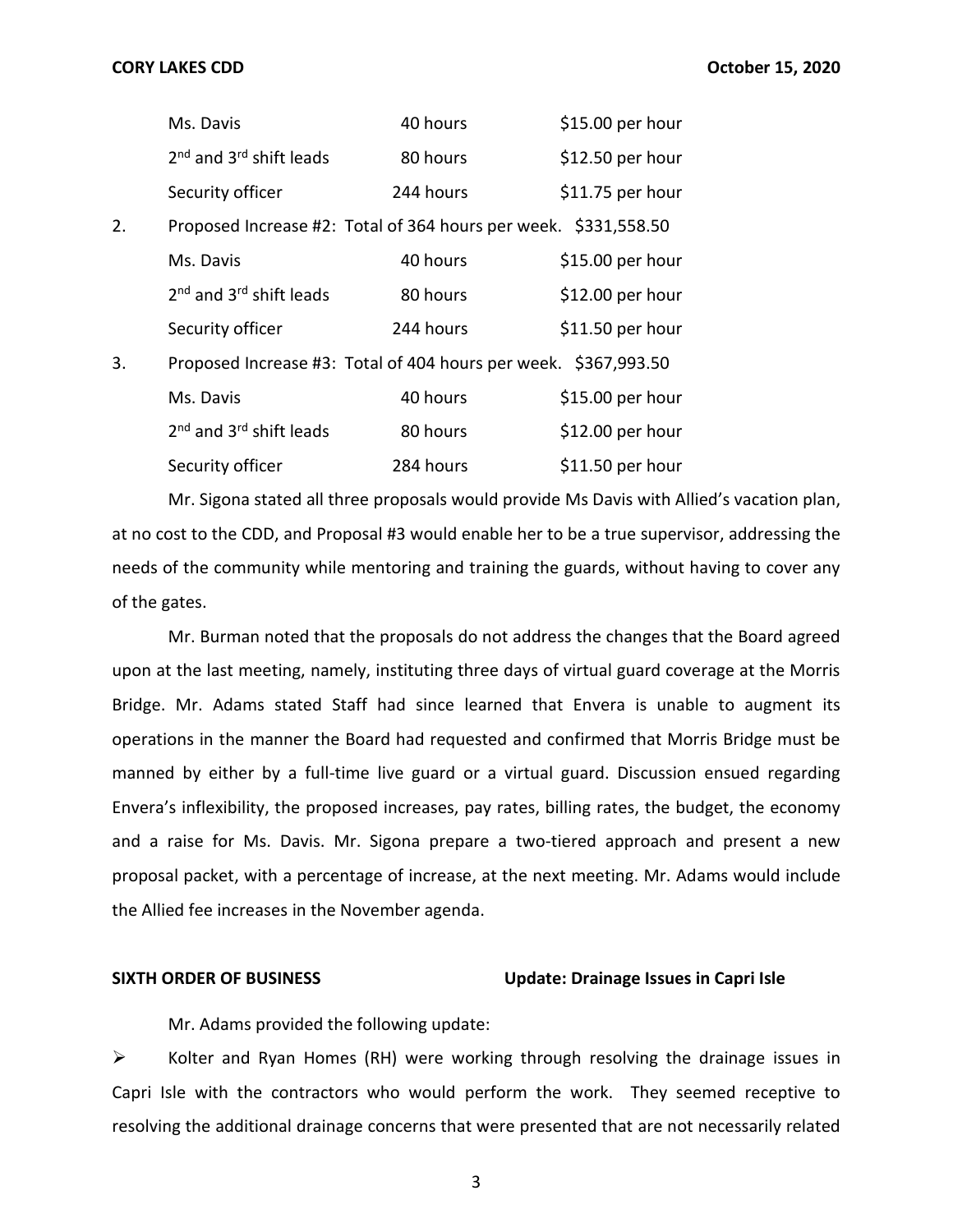to the easement but involve improper grading, which is part of the standard with the double swale set up. The projects would be completed all at once.

 $\triangleright$  The drainage issues would be addressed during the fall months.

# SEVENTH ORDER OF BUSINESS **Discussion:** Flooding Issue at 15204  **Anguilla Isle Avenue**

 Referencing photographs, Resident Chirayu Harshe discussed flooding in his backyard and appealed for assistance. The situation has worsened, the backyard has become swamp like and is filled with mosquitoes, frogs and other animals and is unusable. The builder had been of no assistance but, since the CDD as already working with Kolter and RH on other drainage Adams stated it appears, from the photographs, that an inadequate amount of fill was causing the flooding and it as important for the homeowner to realize that the drainage issue is not the consideration. Discussion ensued regarding the drain box, swale, lot grading, drainage violations and drainage issues at other homes on Anguilla Isle. issues, he hoped that the District could convince them to consider his drainage issue. Mr. CDD's responsibility; however, the issue would be relayed to the builders for their

 Mr. Castillo noted ongoing rumors on social media about various matters. He wished to put the community at ease, as tensions were high due to the three Board seats up for election in the upcoming General Election. He stated that the current Board is being fiscally responsible. He separated fact from fiction with regard to the Board depleting reserve funds, the Board taking out a \$30M bond or loan to fund road repairs, plans to construct a multi-million dollar gym and approval of a proposal to develop a 55 plus community in CLI. He requested that Discussion ensued regarding Mr. Castillo's comments on the state of the community and the 2013 Kolter decision to freeze assessments for seven years. All Board Members agreed with the everyone stop spreading false narratives, as new residents are becoming uncomfortable. Chair's comments.

# **Speed Board Proposal and Sample Reports EIGHTH ORDER OF BUSINESS Discussion/Consideration: TrafficLogix**

### **A. TrafficLogix Speed Board Proposal**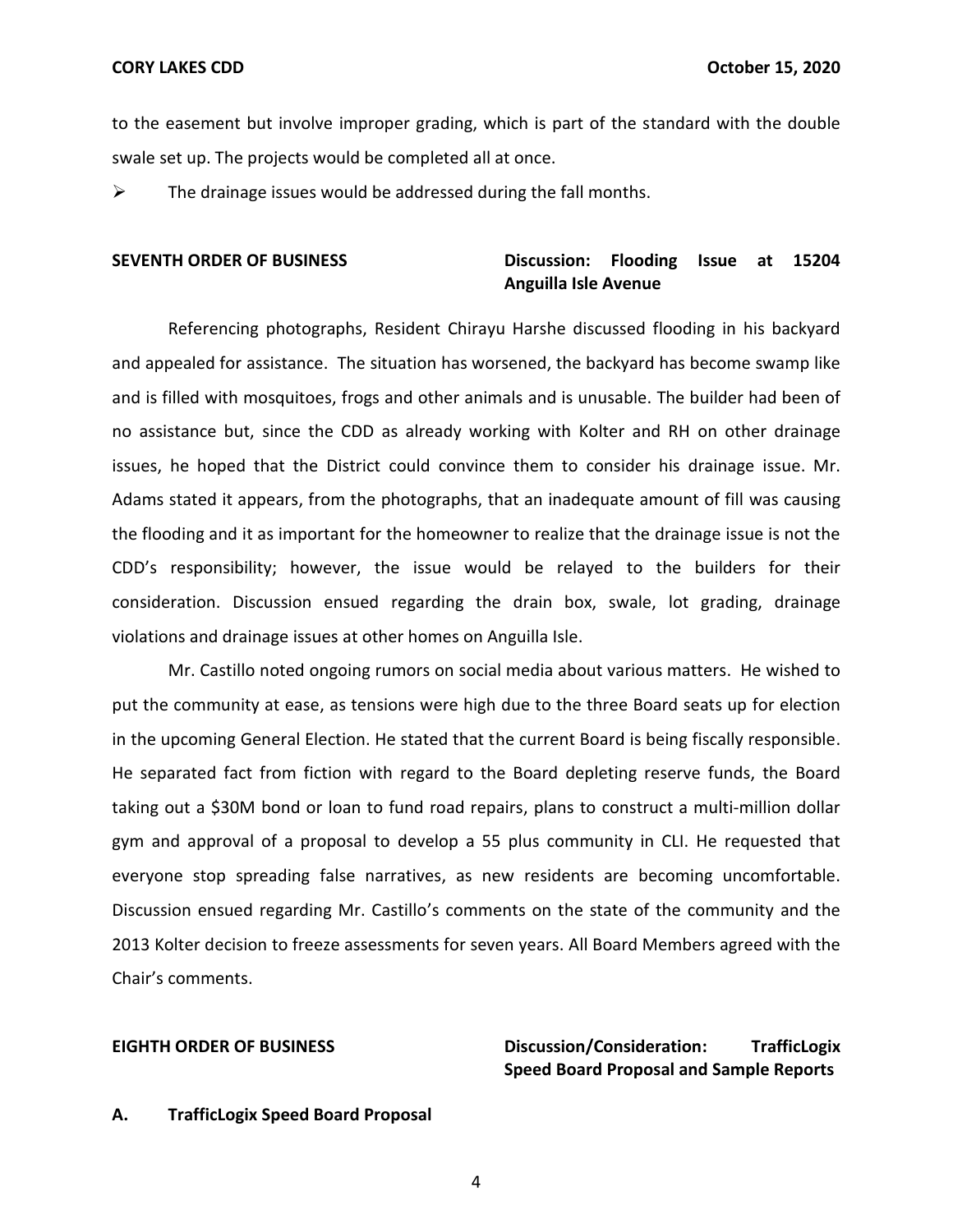### **CORY LAKES CDD CORY LAKES CDD October 15, 2020**

# **B. Count by Speed Range Report (4561 Pelican Sound Boulevard, 10/15/29 -10/21/19)**

### **C. My Custom Report (Pelican Sound Boulevard, 10/15/29 – 10/21/19)**

### **D. Pelican Sound Speed Violation**

These items were included for informational purposes.

 Mr. Adams recalled that the Board previously expressed interest in purchasing another speed board to curtail speeding and presented a proposal from TrafficLogix for a portable speed board, at a total cost of \$12,663. Although no funds were budgeted, the Board could opt to purchase the additional camera or consider this later. Mr. Castillo stated he preferred not to expend residents' funds if the CDD cannot enforce speed limits. Discussion ensued regarding ongoing camera costs, the POA, Tampa Police Department (TPD) and State Troopers. The consensus was to defer this item until the POA commits to fining speeders.

### ▪ **Committee Reports – Security**

### **This item, previously Item 12A, was presented out of order.**

Mr. Forbes reported the following:

 $\triangleright$  The Security Committee made two recommendations at the October virtual meeting:

 1. For the Board to devise a three to five-year budget plan to improve the perimeter fencing around the entire community to deter trespassers.

2. Enforcement against vehicles that block sidewalks.

 ➢ State Troopers and TPD cannot take any legal actions against those caught blocking review the City of Tampa (COT) Ordinances and Florida Statutes to determine which agency is responsible for enforcement against vehicles that block sidewalks. sidewalks; therefore, the Committee recommended that attorneys for the CDD, POA or TPD

 Mr. Adams would verify the laws regarding drivers who block sidewalks with District Counsel, report his findings to the Board and include this item on the next agenda.

 Discussion ensued regarding speeding, POA enforcement and the next joint CDD/POA meeting.

### **NINTH ORDER OF BUSINESS Update: Landscape Activities**

Mr. Hall reported the following:

 $\triangleright$  LMP received a score of 94%, due to water saturation issues.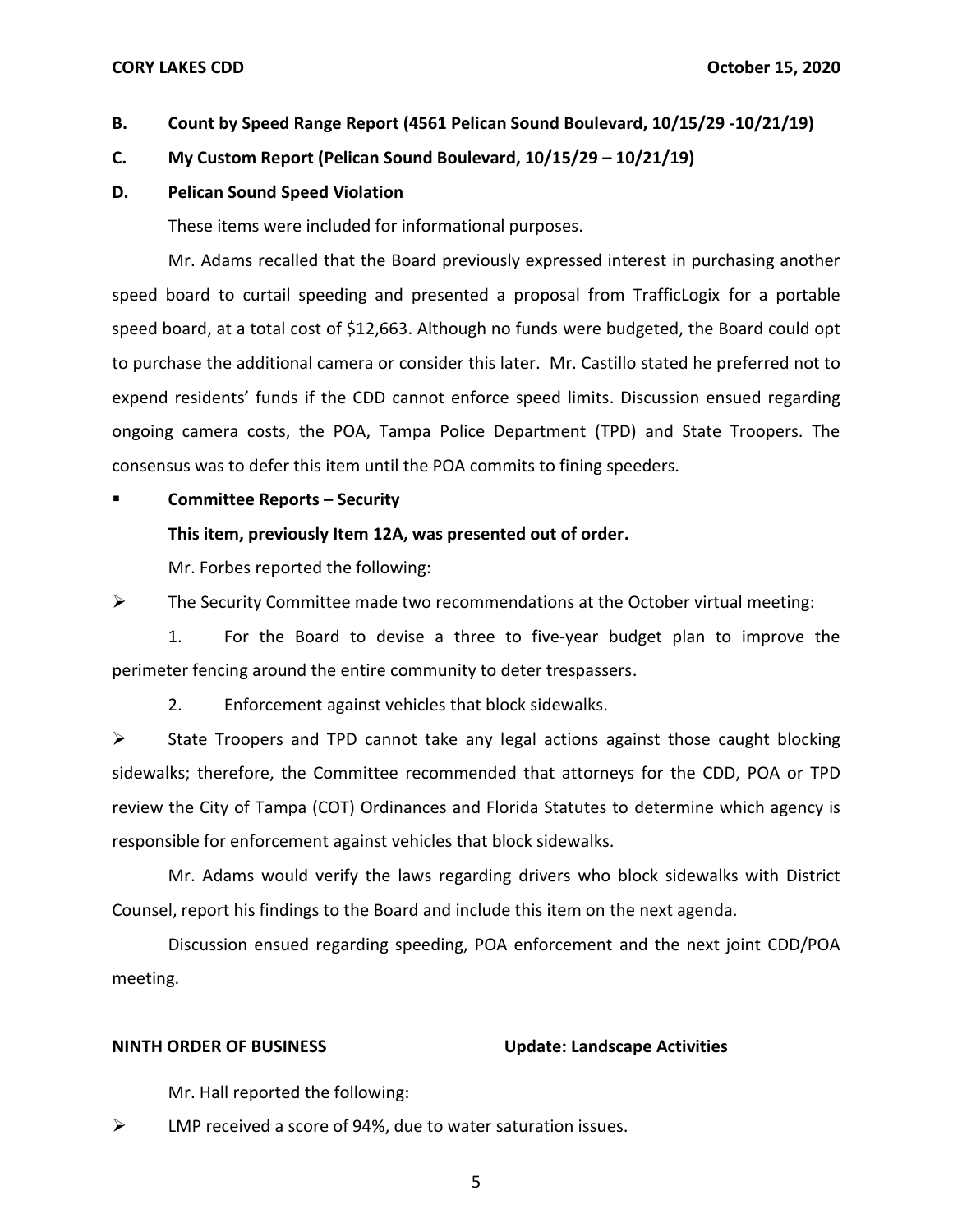- $\triangleright$  LMP commenced tree trimming.
- $\triangleright$  The holiday lighting contractor commenced installation of the lights.

# **TENTH ORDER OF BUSINESS Update: Ongoing Settlement Discussions in the Republic Services (RS) Oil Leak Matter**

Mr. Adams reported the following:

 $\triangleright$  Special Counsel indicated that opposing Counsel for RS was unresponsive regarding the CDD's re-submittal of brackets.

 $\triangleright$  Mr. Adams would follow up and provide an update at the next meeting.

 Mr. Burman asked if other communities had taken action against RS for oil spills. Mr. Adams would ask District Counsel to perform a search to determine if any other communities filed similar lawsuits against RS.

# **ELEVENTH ORDER OF BUSINESS Continued Discussion: Reopening of District Amenities**

 Ms. Schewe stated there were no changes to the reopening schedule from the previous meeting and the gym is no longer occupancy-restricted.

# **TWELFTH ORDER OF BUSINESS Committee Reports**

- This item was presented following the Eighth Order of Business. **A. Security**
- There being no report, the next item followed. **B. Landscape Aquascape Facilities**
- **C. Spirit Committee**

There being no report, the next item followed.

### **Approval of Minutes THIRTEENTH ORDER OF BUSINESS**

- **A. Board of Supervisors: September 17, 2020** 
	- **I. Summary of Motions**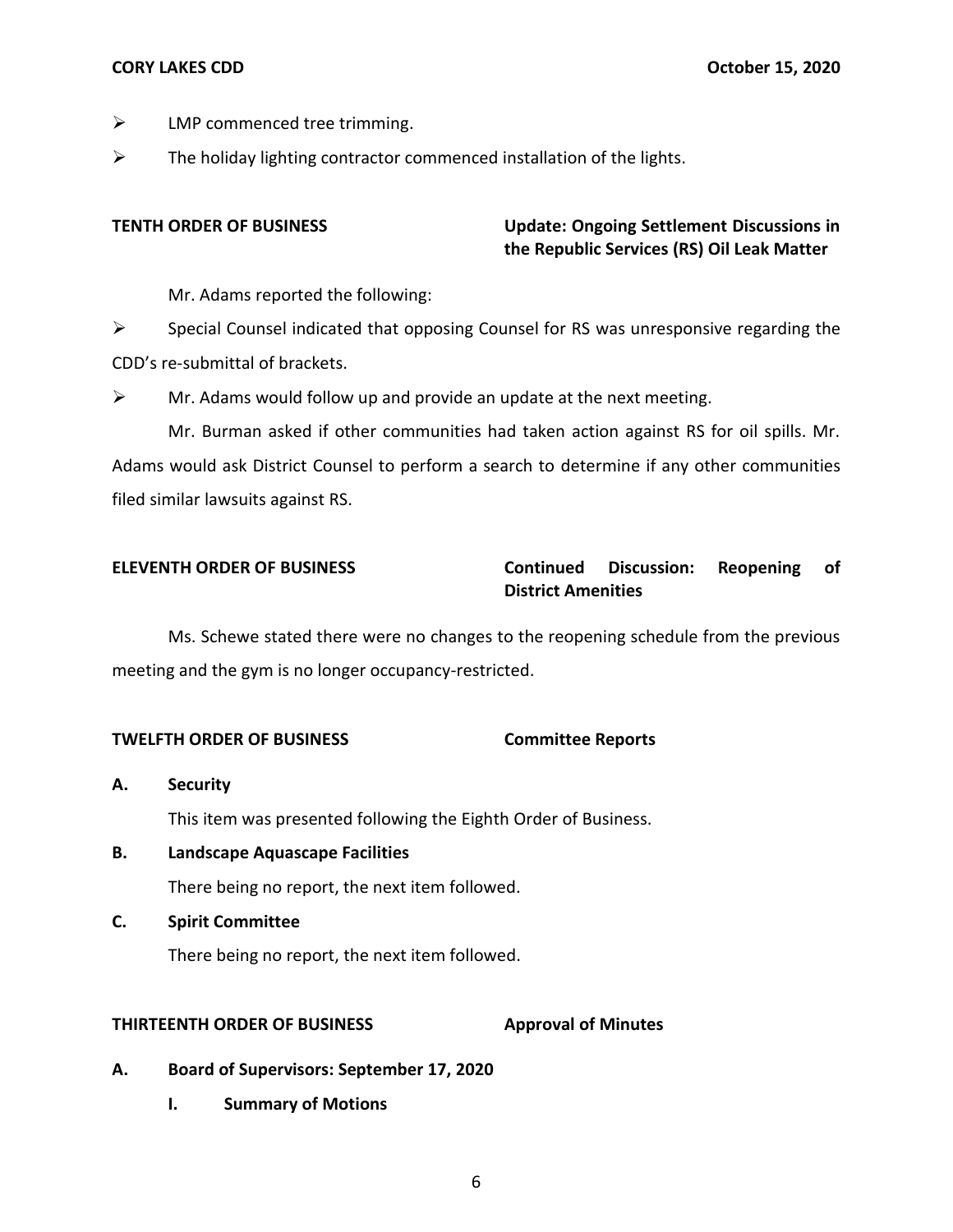# **II. Staff Directives**

# **III. Virtual Public Meeting**

The following changes were made:

Lines 76 through 78: Delete resident comments entirely.

 Line 172: Deleted remainder of sentence after "repairs;" and insert "the Board set the brackets for transmission to opposing counsel."

Line 198: Change "October 5<sup>th</sup>" to "October 15<sup>th"</sup>

Line 225: Insert "such as" after "items,"

Line 247: Insert "necessary" after "provide"

Line 334: Change "leader" to "reader"

- **B. Sunshine Board Online Workshop: September 18, 2020 to October 14, 2020** *(to be provided under separate cover)*
- **C. Security Committee: October 5, 2020**
- **D. Other**

 **On MOTION by Mr. Shah and seconded by Ms. Haque, with all in favor, the September 17, 2020 Board of Supervisors Staff Directives and Summary of Motions, as presented, and Virtual Public Meeting Minutes, as amended, and the September 18, 2020 to October 14, 2020 Sunshine Board Online Workshop and October 5, 2020 Security Committee Meeting Minutes, as presented, were approved.** 

**FOURTEENTH ORDER OF BUSINESS Acceptance of Unaudited Financial Statements as of August 31, 2020** 

 Mr. Adams presented the Unaudited Financial Statements as of August 31, 2020. Discussion ensued regarding the new Reserve Fund balance, establishing a line of credit and the "Security gate maintenance & repair – cachet" line item, on Page 4.

 **On MOTION by Mr. Burman and seconded by Mr. Shah, with all in favor, the Unaudited Financial Statements as of August 31, 2020, were accepted.** 

# **FIFTEENTH ORDER OF BUSINESS** Staff Reports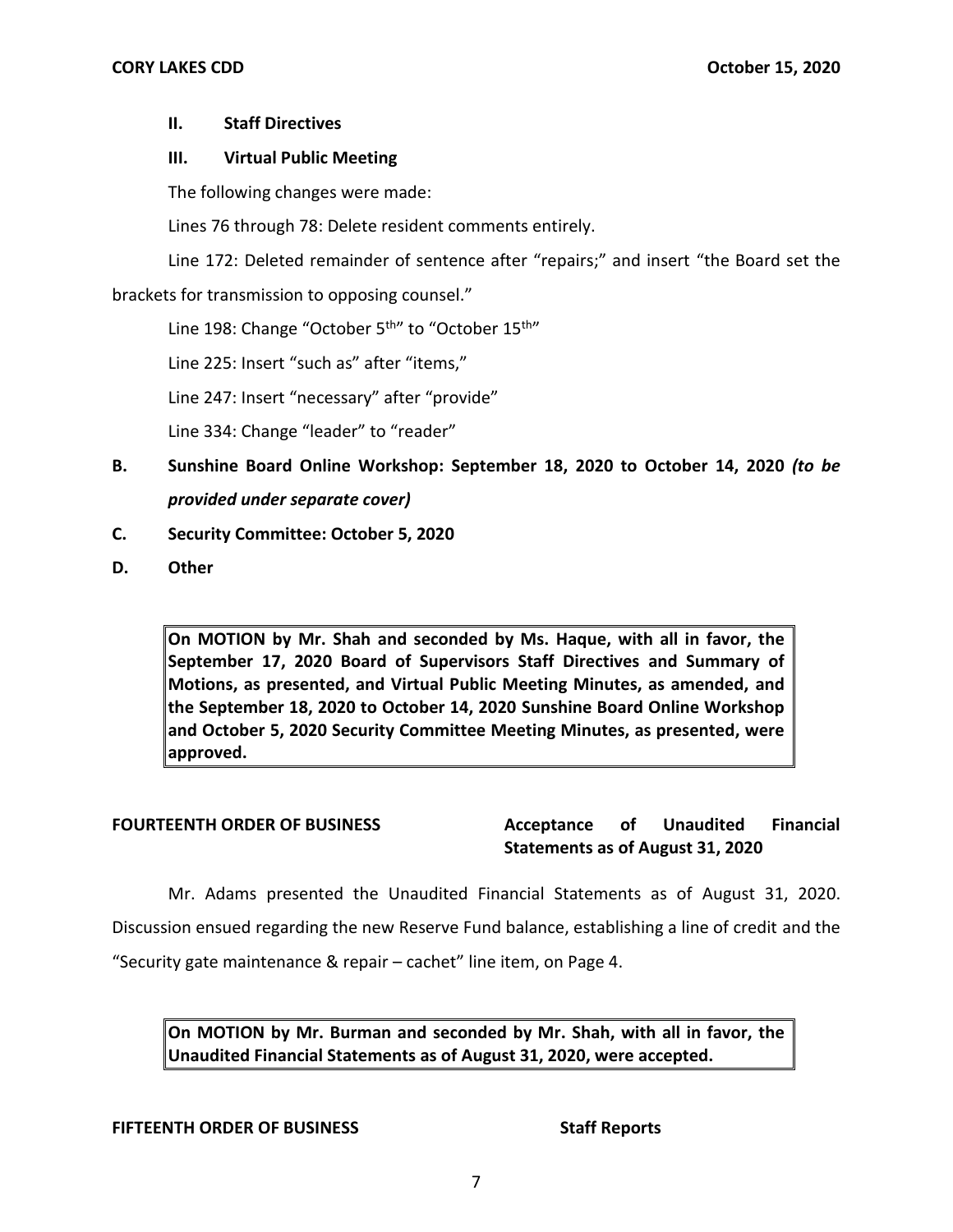## **A. District Engineer:** *Johnson Engineering, Inc.*

There being no report, the next item followed.

# **B. Office Administrator:** *Amanda Schewe*

Ms. Schewe presented the October Events Report and reported the following:

 $\triangleright$  Staff was contacted by a food truck business and a sample menu would be forwarded.

 $\triangleright$  Staff was contacted by a blood drive company for blood donations on an upcoming Saturday; the email would be forwarded to the Board.

 Mr. Shah directed Ms. Schewe to contact neighboring communities and obtain their combined total for CDD, POA and HOA assessments and/or fees for presentation at a future meeting.

# **C. Facilities Manager:** *John Hall*

Mr. Hall presented the October Facilities Manager Report and highlighted the following:

- $\triangleright$  Holiday preparations were underway. Holiday lights should be installed by October 30<sup>th</sup>.
- $\triangleright$  Tree trimming, mulching and pressure washing were underway.
- $\triangleright$  Routine maintenance was performed.

 emanating from the lift station near Java, ticketing vehicles illegally-parked overnight and placing stickers on vehicles that block sidewalks. Mr. Hall would have Ms. Davis send a memo to Discussion ensued regarding resurfacing the new tennis courts, an offensive odor ensure that the rover continues ticketing illegally-parked vehicles.

# **D. District Manager:** *Wrathell, Hunt and Associates, LLC*

Mr. Adams stated that, if the Governor's Executive Orders expire on November  $1<sup>st</sup>$ , future meetings would likely be held in person. Discussion ensued regarding wearing masks and allowing the general public to continue participating via Zoom.

# • **NEXT MEETING DATE: November 19, 2020 at 6:00 P.M.**

# o **QUORUM CHECK**

The next meeting will be held November 19, 2020 at 6:00 p.m.

# **SIXTEENTH ORDER OF BUSINESS CORPORATION OTHER BUSINESS**

There being no other business, the next item followed.<br>8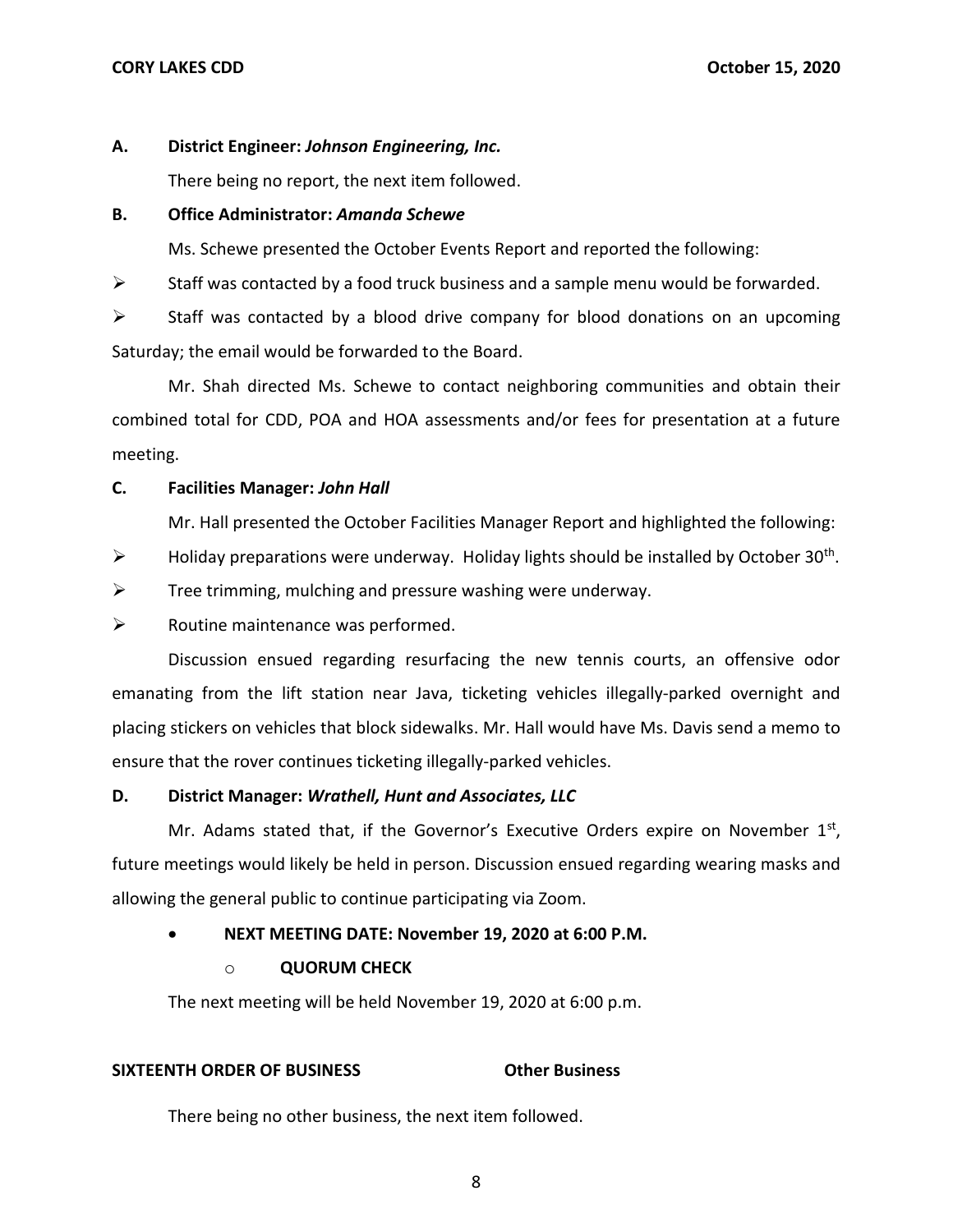**SEVENTEENTH ORDER OF BUSINESS Public Comments** *(non-agenda items)* 

 Resident Ron Acoff asked if there are provisions to obtain Federal Emergency Management Agency (FEMA) funds, in the event of a hurricane, and if the thresholds are known and duly-established. Mr. Adams replied affirmatively and stated that, although FEMA funds are available to CDDs, there is usually a long wait to recoup government funds.

 Mr. Acoff voiced his disagreement with Mr. Castillo's remarks. In his opinion, opposing candidates have not run negative campaigns and social media rumors should not be addressed during CDD meetings.

 Resident Chris Hill offered to obtain bids to resurface the tennis courts and forward them to Mr. Hall. The project would cost \$5,000 per court. He asked if signs for all candidates could be placed outside of the Beach Club prior to early voting. He expressed his opposition to any plans to construct a new gym. Mr. Castillo stated there were no plans to construct a multi- million dollar gym, which could require additional \$200 in assessments. Discussion ensued regarding candidate signs on Election Day and what the Supervisor of Elections will allow.

 Resident Parag Shah felt that Mr. Castillo did a great job of addressing the social media rumors. He asked for Management's view on whether door-to-door campaigning by candidates falls under solicitation. Mr. Adams stated that political solicitation does not fall under the purview of the CDD. Discussion ensued regarding a Supreme Court statement on political solicitations and POA bylaws.

### **EIGHTEENTH ORDER OF BUSINESS Supervisors' Requests**

There being no Supervisors' requests, the next item followed.

### **NINETEENTH ORDER OF BUSINESS Adjournment**

There being no further business to discuss, the meeting adjourned at 8:53 p.m.

### [SIGNATURES APPEAR ON THE FOLLOWING PAGE]